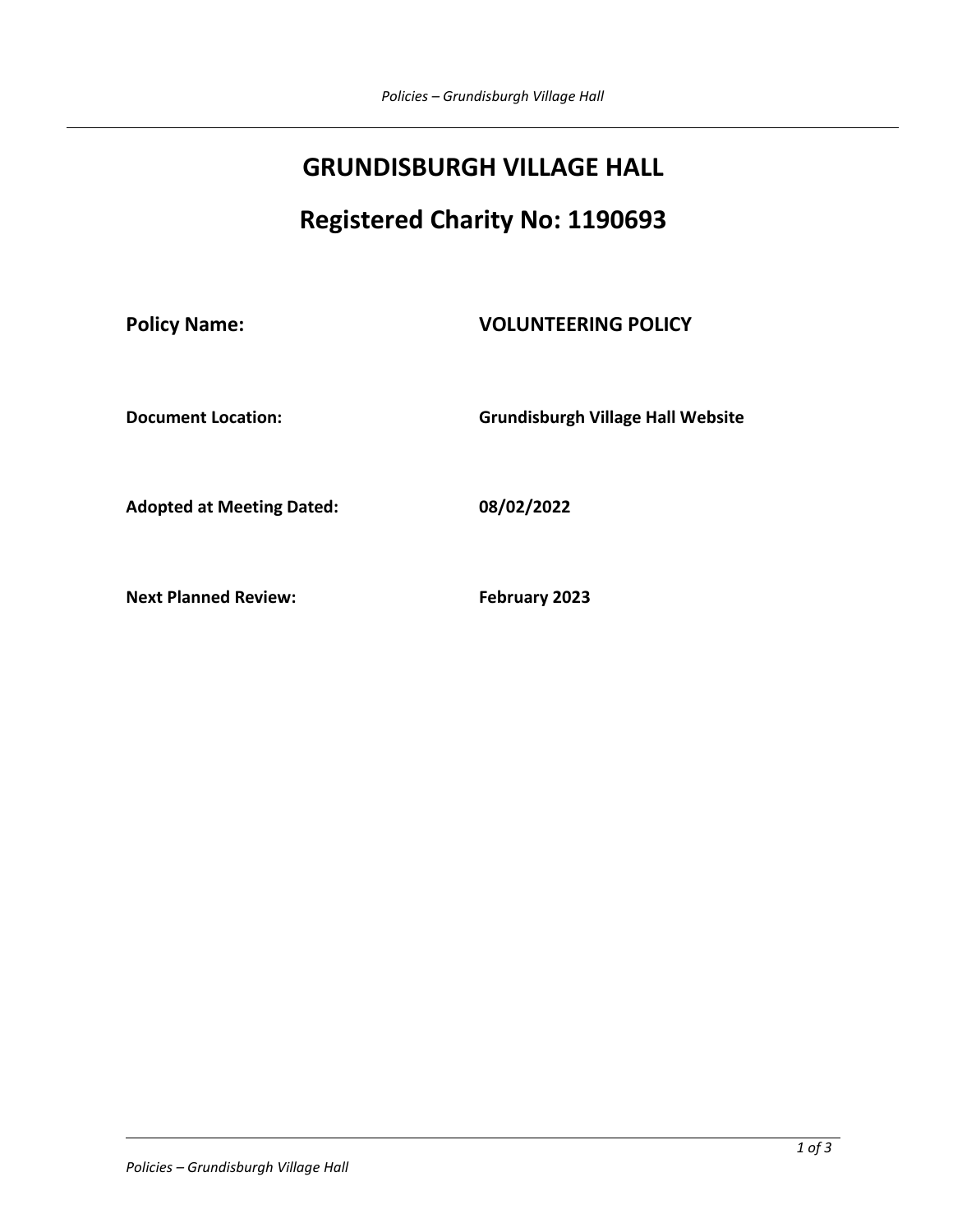#### **Revision History**

| <b>Version</b><br>No. | <b>Date</b> | Prepared by /<br><b>Modified by</b> | <b>Email Address</b>       | <b>Significant Changes</b> |
|-----------------------|-------------|-------------------------------------|----------------------------|----------------------------|
| 0.1                   | 09/02/2021  | <b>Phil Bailey</b>                  | phil.bailey@btinternet.com | <b>First Draft</b>         |
| 0.2                   | 22/03/2021  | <b>Phil Bailey</b>                  | phil.bailey@btinternet.com | Second Draft               |
| 0.3                   | 08/02/2022  | Karen Tatham                        | secretary@gnvh.co.uk       | Final                      |

#### **Glossary**

| <b>Abbreviation</b> | <b>Description</b>                             |  |
|---------------------|------------------------------------------------|--|
| <b>VHMC</b>         | Grundisburgh Village Hall Management Committee |  |
|                     |                                                |  |

#### **STATEMENT**

We believe in equal opportunities and diversity. We strive to deliver a varied and diverse range of activities within the Hall which promote a community spirit. Our main objective is to make the Village Hall the social hub of our community for everyone within the village and the surrounding areas.

## **PRINCIPLES**

Grundisburgh Village Hall Management Committee (VHMC) seeks to involve volunteers to:

- Ensure our events meet the needs of our community.
- Ensure the community are actively involved in our Village Hall.
- Provide opportunities for all ages of the community to develop new skills and perspectives.
- Increase our contact with more people in the community.